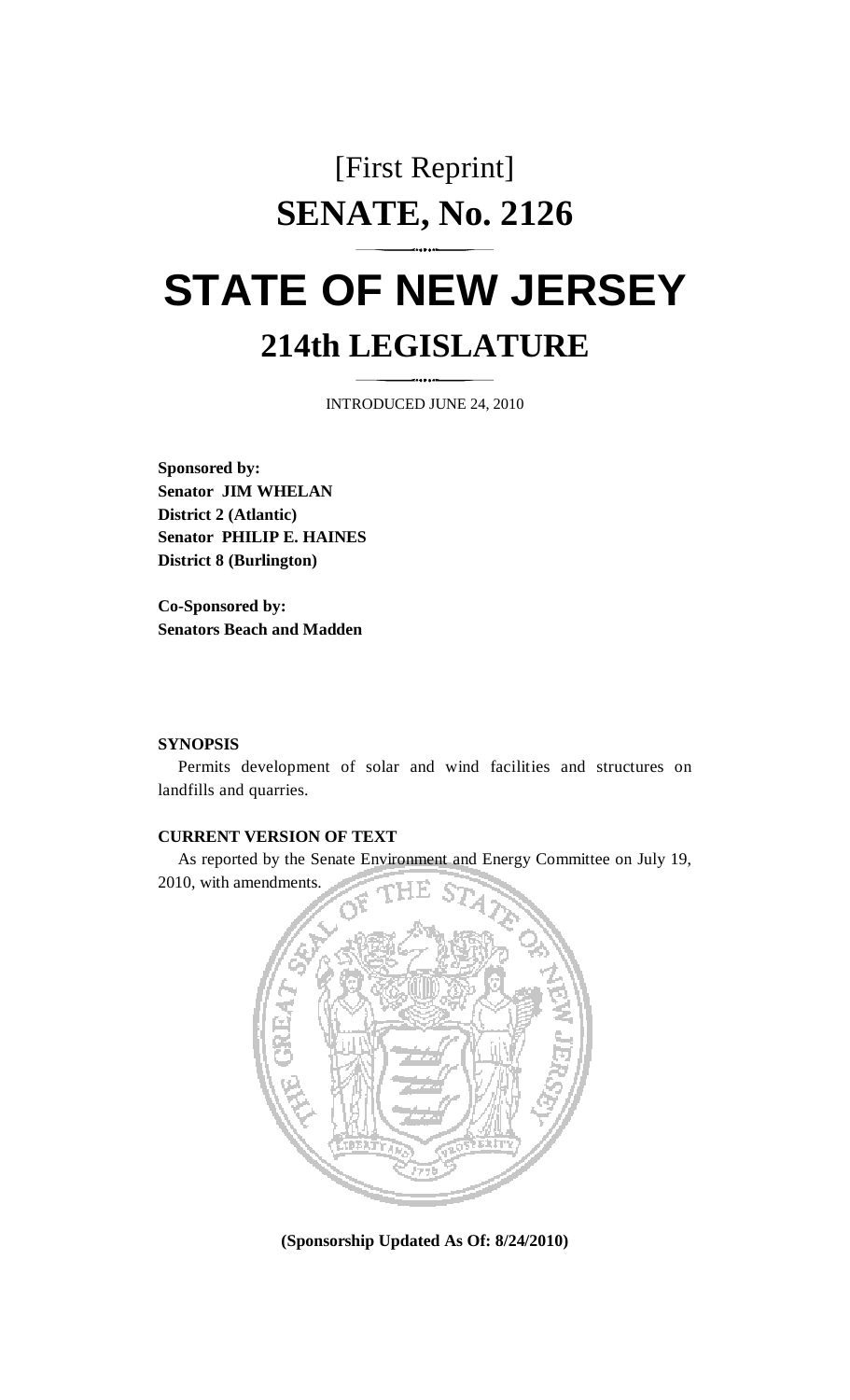1 **AN ACT** concerning solar energy <sup>1</sup> and wind energy<sup>1</sup> and 2 supplementing P.L.1979, c.111 (C.13:18A-1 et seq.) and 3 P.L.1975, c.291 (C.40:55D-1 et seq.). 4 5 **BE IT ENACTED** *by the Senate and General Assembly of the State*  6 *of New Jersey:* 7 8 1.  $1 \cdot \underline{a}$  The Pinelands Commission, in reviewing any application 9 for the development of a solar or photovoltaic energy facility or 10 structure on the site of a closed landfill or quarry, or an existing or 11 closed resource extraction operation, within the pinelands area, 12 shall determine that the development is in conformance with the 13 applicable standards of the comprehensive management plan, 14 adopted pursuant to section 7 of P.L.1979, c.111 (C.13:18A-8), 15  $\left[$  and  $\right]$  provided that<sup>1</sup>: 16  $\left[ \begin{array}{cc} 1 \end{array} \right]$  (1) if located on a resource extraction site, the facility or 17 structure shall be on previously disturbed lands that have not 18 subsequently been restored and which are not subject to any 19 restoration obligation pursuant to the comprehensive management 20 plan; 21 (2) if located on a closed landfill, the facility or structure shall 22 be on previously disturbed lands or adjacent lands, if required to 23 ensure the viability of the proposed facility or structure; or 24 (3) if located on a landfill that has not been closed in accordance 25 with a plan approved by the Pinelands Commission in consultation 26 with the Department of Environmental Protection, the development 27 of the facility or structure shall facilitate closure of the landfill in 28 accordance with such a plan. The landfill shall be closed in 29 accordance with a plan approved by the commission, in consultation 30 with the department, under the requirements of the comprehensive 31 management plan prior to, or concurrent with, the installation of the 32 solar or photovoltaic energy facility or structure  $[\cdot]$ .<sup>1</sup> 33 b. <sup>1</sup> [Development] In addition to the conditions set forth in 34 subsection a. of this section, development<sup>1</sup> of the facility or subsection a. of this section, development<sup>1</sup> of the facility or 35 structure shall not permanently or adversely impact: (1) any 36 existing engineering devices or other environmental controls 37 located on a site, except as may be approved by the Pinelands 38 Commission in consultation with the Department of Environmental 39 Protection; and (2) ecologically sensitive areas located on, adjacent 40 to, or within the same sub-watershed as the site proposed for 41 development, except as may be approved by the commission in 42 consultation with the department. 43 c. Within one year after the termination of use of the solar or 44 photovoltaic energy facility or structure, the facility, and all

 **EXPLANATION – Matter enclosed in bold-faced brackets** [**thus**] **in the above bill is not enacted and is intended to be omitted in the law.** 

 **Matter underlined thus is new matter.** 

Matter enclosed in superscript numerals has been adopted as follows: **Senate SEN committee amendments adopted July 19, 2010.**